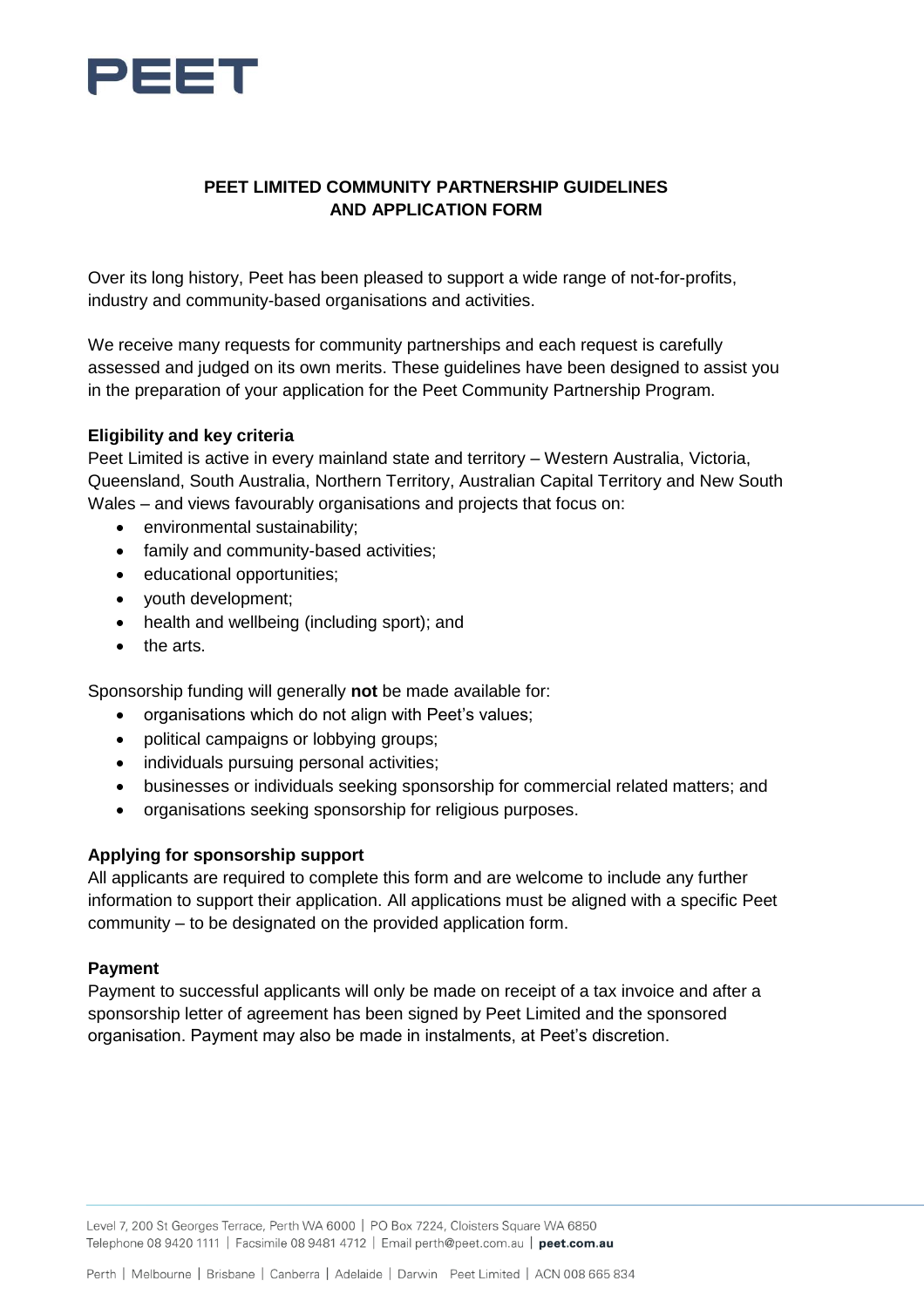

# **Submitting your application**

Please submit your completed application by email to [community@peet.com.au](mailto:community@peet.com.au) or post to:

Peet Community Grants Program Peet Limited PO Box 7224, Cloisters Square Perth WA 6850

Peet Limited is pleased to receive requests for sponsorship support and will acknowledge your application.

## **Decision**

Both successful and unsuccessful applicants will be advised in writing as soon as the assessment process is complete. Unsuccessful applicants are able to re-apply in the future.

In collaboration with the successful organisations, Peet will prepare any appropriate media announcements about the commencement of the partnership.

## **Further information**

For further information regarding the Peet Community Partnership Program please email community@peet.com[.au](mailto:community@peet.com.au)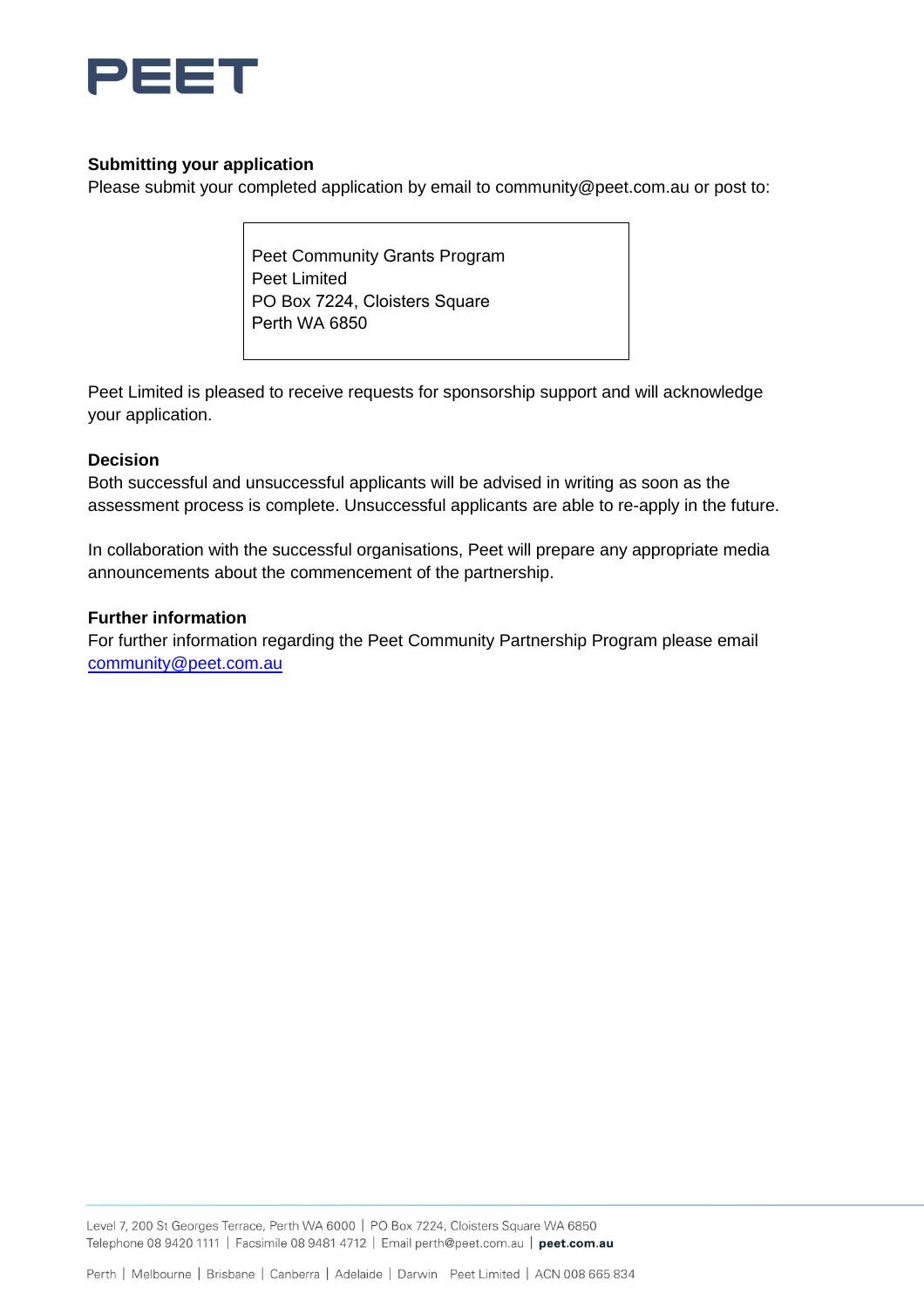

# **COMMUNITY PARTNERSHIP APPLICATION FORM**

To request sponsorship support from Peet Limited or a Peet community, please complete this application form to assist us in assessing your application. Peet may also request that further information be provided by the applicant during the assessment process.

## **Contact information**

## **Sponsorship request**

## **Project summary**

Please provide a brief summary of the project for which you are seeking sponsorship (specifically how and when the funds would be used and any anticipated project outcomes)

\_\_\_\_\_\_\_\_\_\_\_\_\_\_\_\_\_\_\_\_\_\_\_\_\_\_\_\_\_\_\_\_\_\_\_\_\_\_\_\_\_\_\_\_\_\_\_\_\_\_\_\_\_\_\_\_\_\_\_\_\_\_\_\_\_\_\_\_\_\_\_\_\_ \_\_\_\_\_\_\_\_\_\_\_\_\_\_\_\_\_\_\_\_\_\_\_\_\_\_\_\_\_\_\_\_\_\_\_\_\_\_\_\_\_\_\_\_\_\_\_\_\_\_\_\_\_\_\_\_\_\_\_\_\_\_\_\_\_\_\_\_\_\_\_\_\_ \_\_\_\_\_\_\_\_\_\_\_\_\_\_\_\_\_\_\_\_\_\_\_\_\_\_\_\_\_\_\_\_\_\_\_\_\_\_\_\_\_\_\_\_\_\_\_\_\_\_\_\_\_\_\_\_\_\_\_\_\_\_\_\_\_\_\_\_\_\_\_\_\_ \_\_\_\_\_\_\_\_\_\_\_\_\_\_\_\_\_\_\_\_\_\_\_\_\_\_\_\_\_\_\_\_\_\_\_\_\_\_\_\_\_\_\_\_\_\_\_\_\_\_\_\_\_\_\_\_\_\_\_\_\_\_\_\_\_\_\_\_\_\_\_\_\_ \_\_\_\_\_\_\_\_\_\_\_\_\_\_\_\_\_\_\_\_\_\_\_\_\_\_\_\_\_\_\_\_\_\_\_\_\_\_\_\_\_\_\_\_\_\_\_\_\_\_\_\_\_\_\_\_\_\_\_\_\_\_\_\_\_\_\_\_\_\_\_\_\_ \_\_\_\_\_\_\_\_\_\_\_\_\_\_\_\_\_\_\_\_\_\_\_\_\_\_\_\_\_\_\_\_\_\_\_\_\_\_\_\_\_\_\_\_\_\_\_\_\_\_\_\_\_\_\_\_\_\_\_\_\_\_\_\_\_\_\_\_\_\_\_\_\_ \_\_\_\_\_\_\_\_\_\_\_\_\_\_\_\_\_\_\_\_\_\_\_\_\_\_\_\_\_\_\_\_\_\_\_\_\_\_\_\_\_\_\_\_\_\_\_\_\_\_\_\_\_\_\_\_\_\_\_\_\_\_\_\_\_\_\_\_\_\_\_\_\_

Level 7, 200 St Georges Terrace, Perth WA 6000 | PO Box 7224, Cloisters Square WA 6850 Telephone 08 9420 1111 | Facsimile 08 9481 4712 | Email perth@peet.com.au | peet.com.au

Perth | Melbourne | Brisbane | Canberra | Adelaide | Darwin Peet Limited | ACN 008 665 834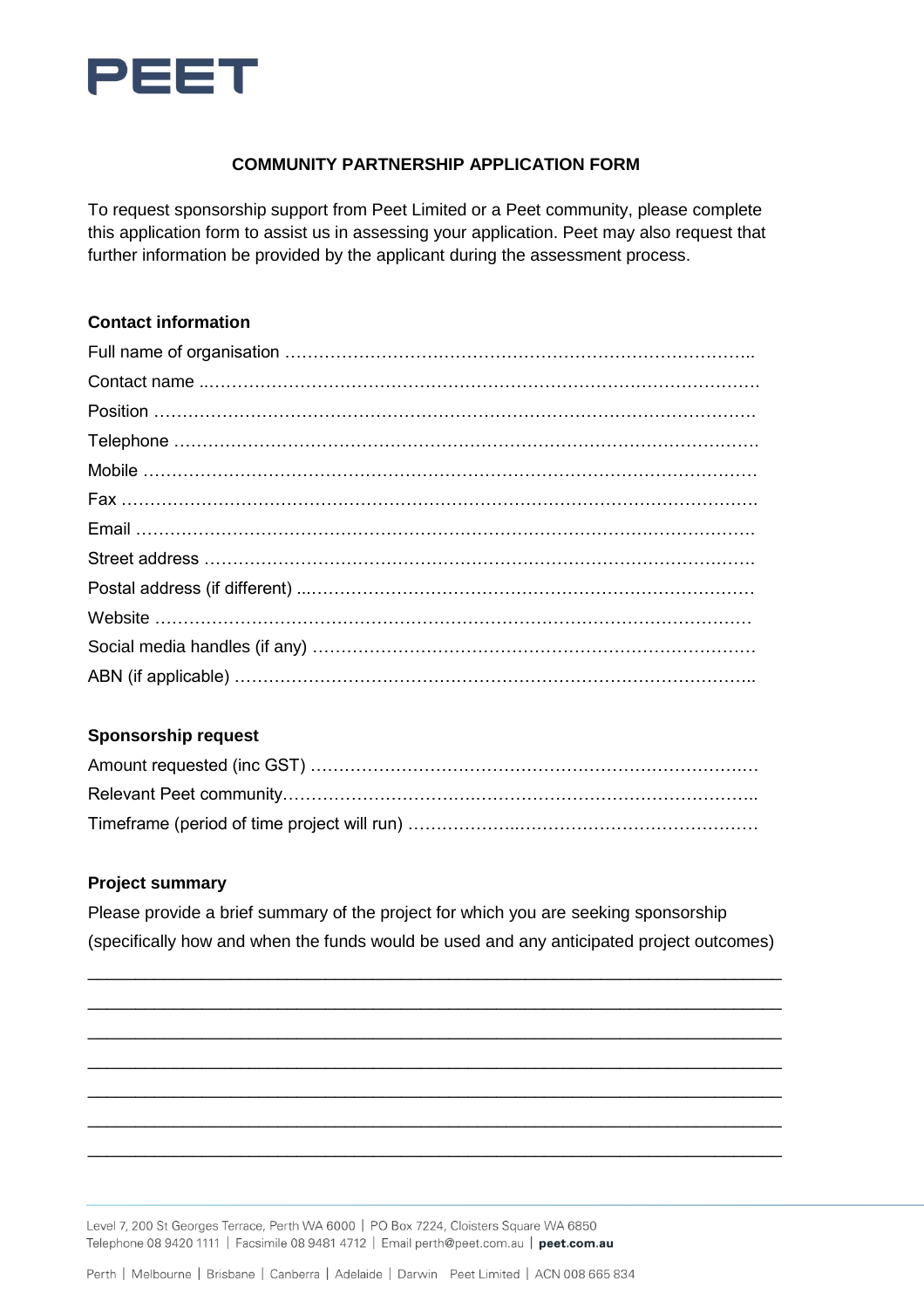

## **Budget**

Please briefly outline the total budget of the project for which you are seeking  $\bullet$ sponsorship (indicating what percentage will be covered by the sponsorship funds)

• Does your organisation receive sponsorship or funding from other sources? If yes, please list other sources

# **Background information**

• Please provide a brief background of your organisation (how long it has been in operation, your objectives and purpose, your membership profile, as applicable)

• Please include relevant dates (project timeframes and milestones) that would apply to the sponsorship proposal (e.g. event date or start of season or activity date/s)